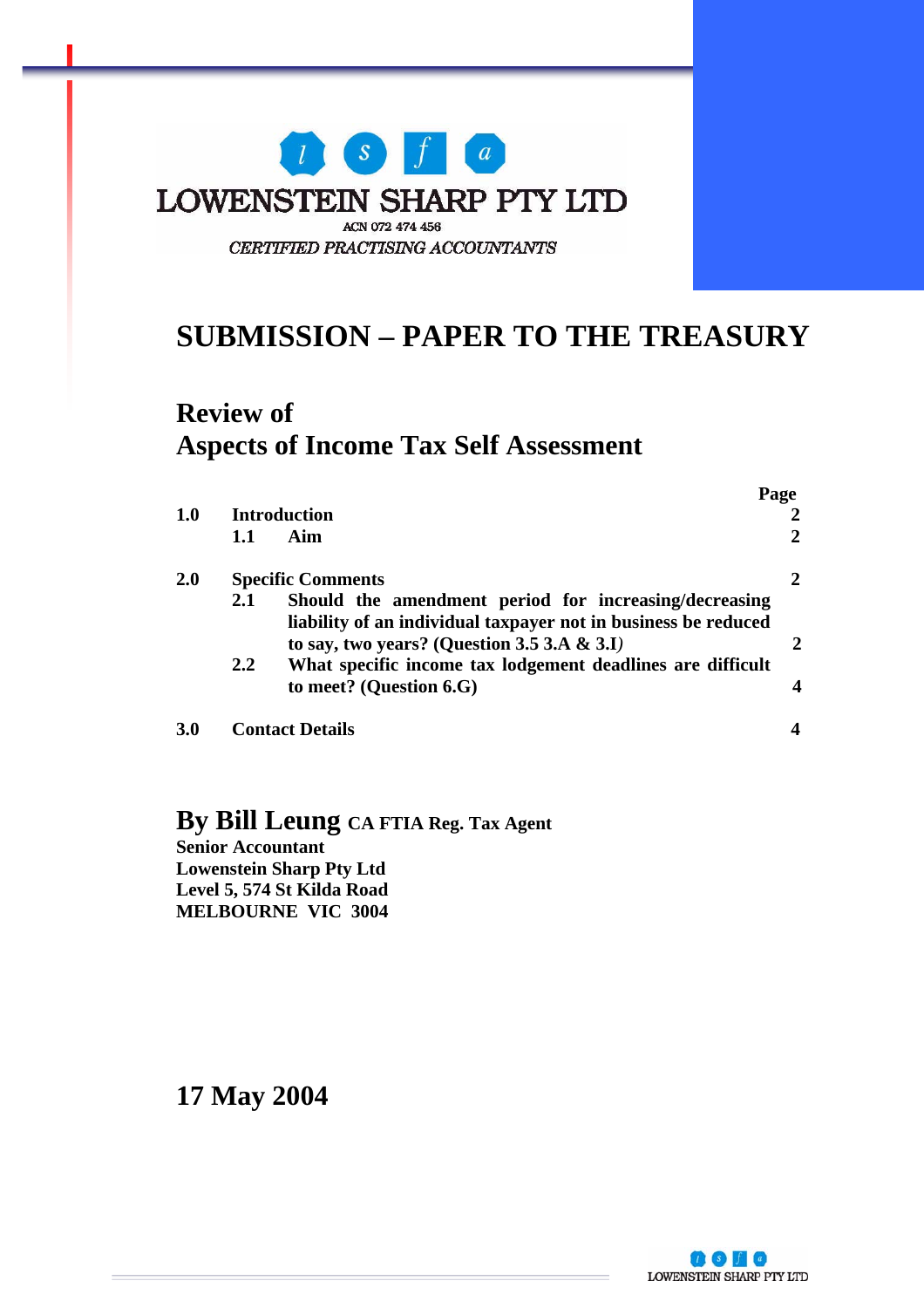# **LOWENSTEIN SHARP PTY LTD**

### **SUBMISSION – PAPER TO THE TREASURY**

### **Review of Aspects of Income Tax Self Assessment**

#### **1.0 Introduction**

The purpose of this submission is to provide brief comments on the review of the income tax self assessment system.

#### **1.1 Aim**

The aim of this submission is to provide The Treasury opinions on some issues facing the current system of income tax self assessment which were raised in the discussion paper dated March 2004.

#### **2.0 Specific Comments**

The writer has identified the following concerns, which he believes the Treasury should consider. It must be noted this submission reflects the views of the writer only and may not correspond to the views held by Lowenstein Sharp on the subject matter.

#### **2.1 Should the amendment period for increasing/decreasing liability of an individual taxpayer not in business be reduced to say, two years? (Question 3.5 3.A & 3.I)**

It was suggested in the discussion paper that a reduction of the amendment period would reduce uncertainty and therefore costs for taxpayers. The discussion paper also canvassed the idea of reducing the amendment period for individuals who are not in business from the current four-year period to two.

The motive for the above initiative is that the Australian Tax Office "ATO" generally completed amendments for such taxpayers within two years. This two-year amendment period has already been adopted by the ATO for Shorter Period of Review (SPOR) taxpayers.

However, it is the writer's experience, particularly in the formative years of his tax career, that individual tax returns do experience prior year amendments initiated by the same tax agent or where there was a change of tax agent, an amendment of tax returns lodged by former tax agents.

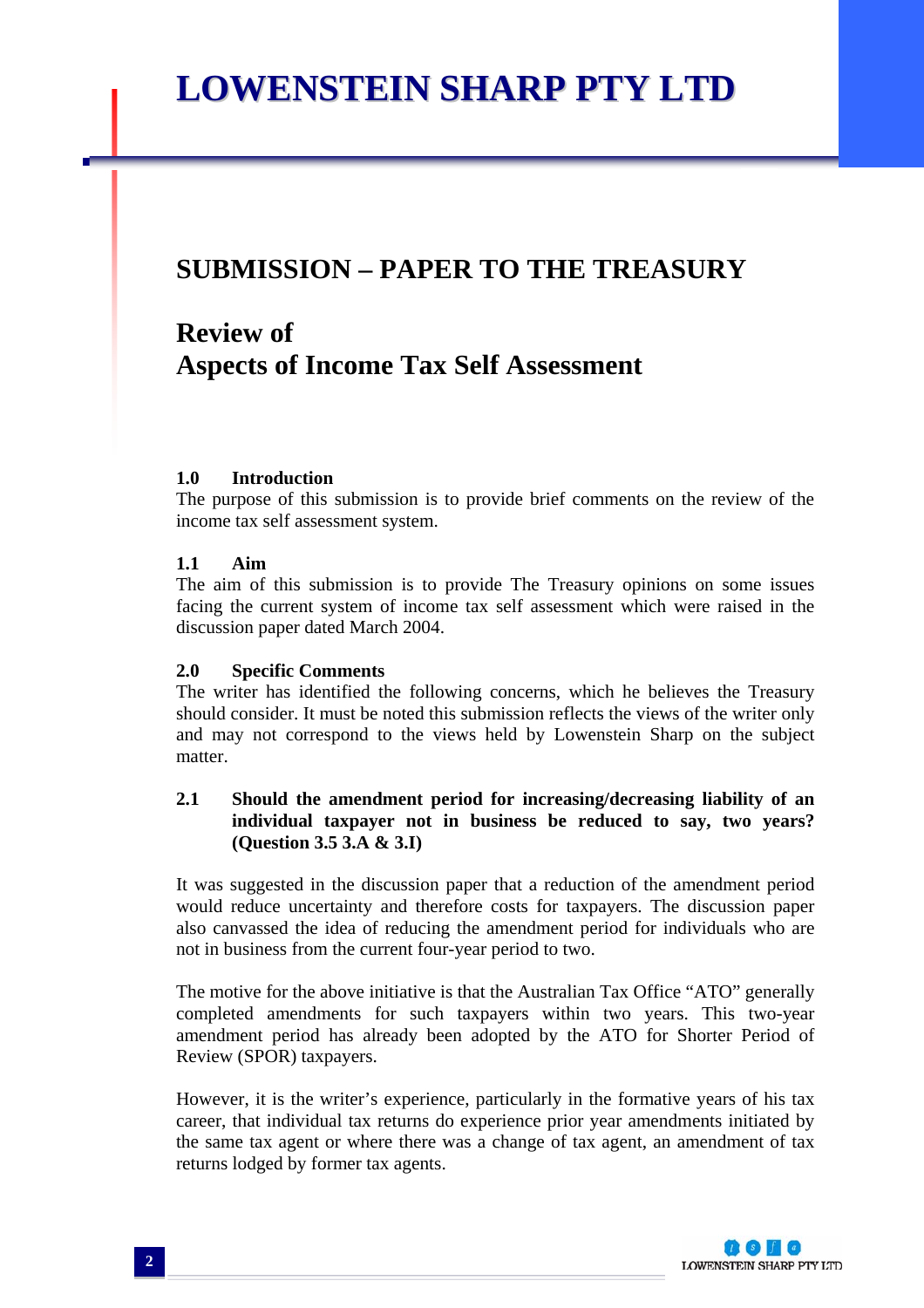The reasons for such amendments are corrections to the tax returns of the taxpayers, particularly where there are decreasing adjustments. The fees derived by individual tax returns may be marginal, even in "straightforward" cases, as they can at instances, take a fair amount of time, depending on the form of documentation and preparation provided by the individual taxpayer in question. Accordingly, the fees (which are often based on hourly rates) that could potentially be charged by tax agents could restrict the level of attention provided to such taxpayers. This does impact the quality of the preparation of such individual tax returns, as they are often prepared by less senior/skilled employees who have lower hourly charge rate and then such returns are reviewed by more senior employees or the partner in question where appropriate.

With experiences first hand, the writer have initiated amendments for taxpayers both in the preparation of income tax returns for individual taxpayers as well as in my latter years, in the review of such tax returns, whenever errors have been discovered and warranted amendments, particularly in the cases of decreasing amendments.

The experiences of the writer is that "straightforward" individual taxpayers are generally salary earners, and as much they may at times have a fair understanding of the tax system, the complexity of the individual tax returns will mean they may not maximise their income tax deductions due to lack of awareness of what they can potentially claim as deductions. This lack of awareness can translate to lack of attention and omission when tax agents inadvertently overlooked the details. It is in such instances that compilation of the tax returns of the same taxpayer in subsequent years may rectify and correct earlier omissions, resulting in as little as \$50 to over \$1,000 adjustments depending on the errors and such amendments could span a number of prior years.

It is submitted should the ATO wishes to reduce its period of review from four to two years, based on the experiences of its own "initiated" amendments, that it may do so. However, should the amendments be instead "initiated" by the taxpayers/tax agents, that they will be maintained for a four-year period as it currently stands. The writer will not forget the heartfelt appreciation from low income salary earners, particularly single parent or struggling family with young children, acknowledging extra refunds from amendments of their prior year tax returns, which represent the opportunity to recover what they rightfully deserved and entitled from their hard-earn income.

It is also submitted reducing the period of amendment from four to two years for individual taxpayers can represent a serious unfairness to these taxpayers, where their resources are already limited to both understand the complex tax rules, as well as their reliance on their tax agents for compliance. The opportunity of amending incorrect prior year tax returns from earlier years will be lost if the amendment period is shortened to two years. It is recommended where the taxpayers/tax agents initiate the amendments for individual tax returns, that the right to amend be retained for a four-year period.